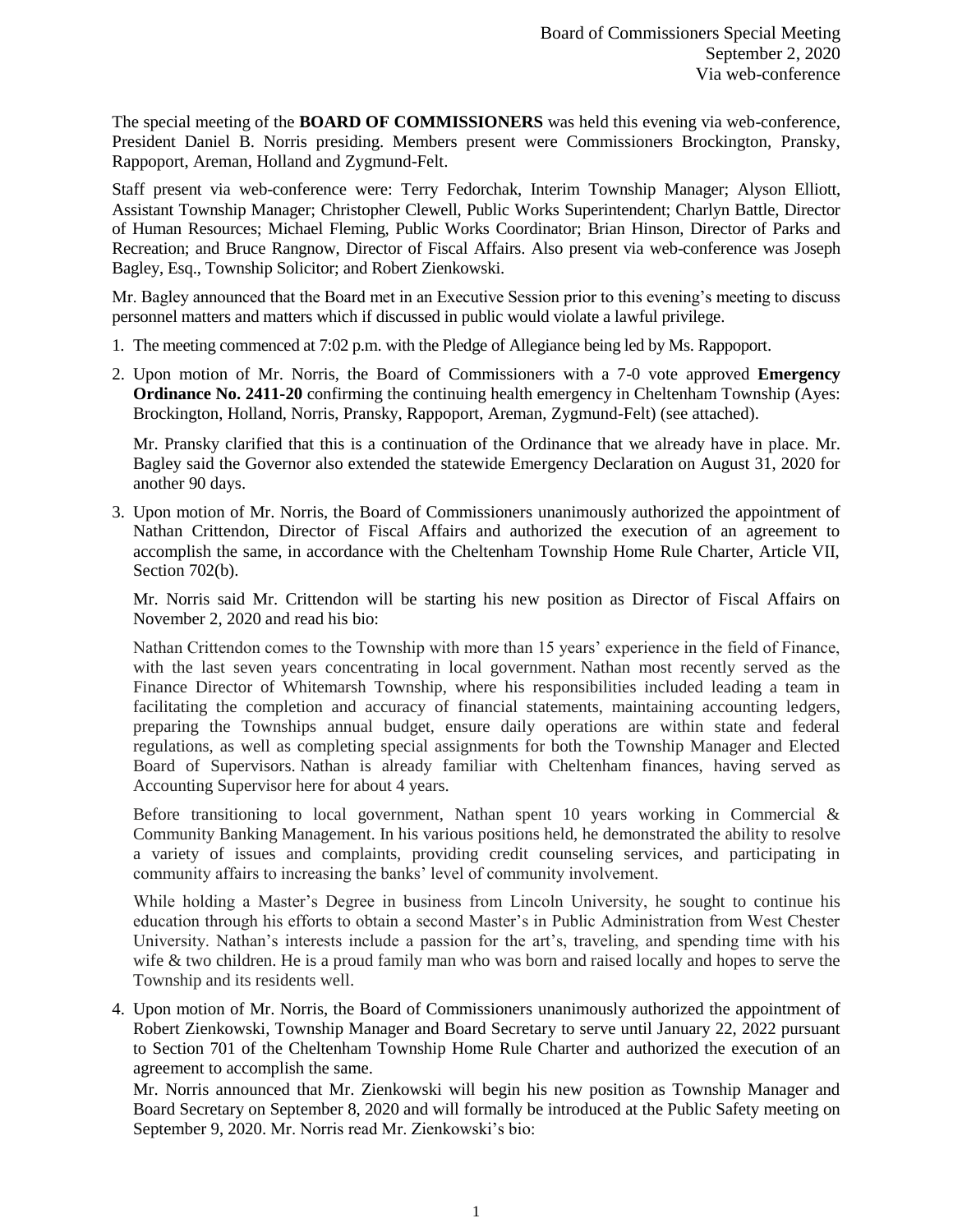Robert A. Zienkowski will serve as the Manager of Cheltenham Township and will be responsible to the Township Board of Commissioners for the day-to-day operations of the Township. He has served various communities in Ohio and Pennsylvania and brings over 28 years of executive municipal government experience to the position. He has served in various roles, including most recently as Township Manager for Radnor Township. He has also served as City Manager and Safety Director for the City of Brunswick, Ohio and the Director of Administrative Services and Chief Administrative Officer to the Mayor for the City of Maple Heights, Ohio.

Throughout his career, Bob has been instrumental in numerous economic development projects over the various communities he has served that resulted in the attraction, retention, and expansion of jobs totaling over \$1 billion in investment. This also included new public infrastructure for the community with no taxpayer dollars involved and increased revenues.

His experience also includes the development and completion of successful stormwater management projects including the implementation of a stormwater fee; successful capital budget development involving short, mid, and long-term planning and funding opportunities; implementing workforce management strategies that have produced cost savings, maximized efficiencies and performance while reducing but maintaining high quality services which residents expect and deserve; successful contract negotiations with all the various labor unions including the Fraternal Order of Police, International Association of Fire Fighters and the International Brotherhood of Teamsters, and the development of several public-private partnerships.

Under his leadership, the Township and Cities he served received numerous awards, such as Radnor Township being named as one of the "Top Ten Best Cities in Pennsylvania" by Movoto Real Estate and "Top Earning Towns" by CNN Money.com and was named in Philadelphia Magazine's "5 Best Places to Raise Kids." The City of Brunswick was named in Family Circle Magazine as one of the Best Towns in the country to raise a family and designated as a Business Friendly community by the Greater Akron Chamber of Commerce and in partnership with the Greater Cleveland Growth Association.

Throughout Bob's career, he has served on various regional and local boards, commissions and councils such as local Chambers of Commerce; county and community advisory boards; the Northeast Ohio Areawide Coordinating Agency, which is the transportation and environmental planning agency that represents state, county, city, village, and township officials in the Greater Cleveland region; the Northeast Ohio Public Energy Council that is a governmental retail aggregator which purchases electricity and natural gas from suppliers and serves consumers in thirteen Ohio counties.

Zienkowski has also served as a Zoning Commission Board Member for Northfield Center Township, Ohio as well as an elected City Council member in Maple Heights. Bob earned his bachelor's degree and his master's degree from John Carroll University in University Heights, Ohio. His master's degree program concentration was in ethics and diversity. Bob also holds numerous FEMA training certificates for emergency management.

He has two daughters, Jessica, who is married and lives in suburban Philadelphia, and Erica, who is married and lives in Boulder, Colorado. He is a dedicated Philadelphia sports fan, a lifelong Philadelphia Flyers fan, and is looking forward to moving to becoming a resident of Cheltenham Township.

Ms. Rappoport welcomed Mr. Zienkowski to Cheltenham Township. She also took a moment to thank Mr. Fedorchak for his hard work and dedication to the Township over the last few months. Mr. Fedorchak commented that staff has been very professional and highly functioning and he thanked them for helping make his job a lot easier.

5. There being no further business, Mr. Norris adjourned the meeting at 7:29 p.m.

 $\epsilon$ 

Robert Zienkowski Township Manager

Per Ashley Lupino, Executive Assistant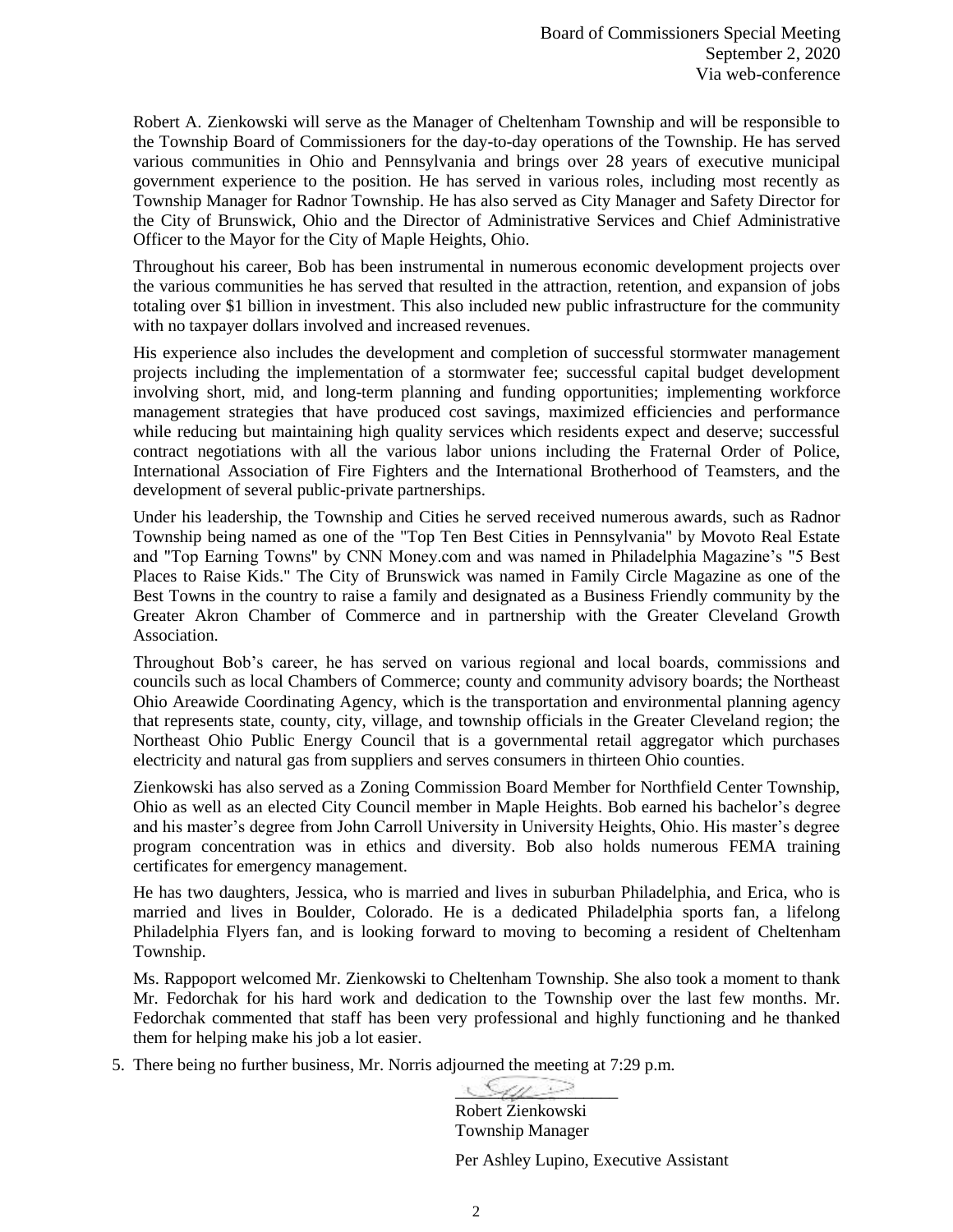## **CHELTENHAM TOWNSHIP MONTGOMERY COUNTY, PENNSYLVANIA**

## **ORDINANCE NO. 2411-20**

**EMERGENCY ORDINANCE OF THE BOARD OF COMMISSIONERS OF CHELTENHAM TOWNSHIP, MONTGOMERY COUNTY, PENNSYLVANIA, PURSUANT TO THE PENNSYLVANIA EMERGENCY MANAGEMENT SERVICE CODE AND SECTION 505 OF THE TOWNSHIP HOME RULE CHARTER CONTINUING AN OFFICIAL EMERGENCY DECLARATION WITHIN THE TOWNSHIP DUE TO COVID-19 HEALTH EMERGENCY** 

**WHEREAS,** novel coronavirus COVID-19 ("COVID-19") has been declared a worldwide pandemic by the World Health Organization; and

**WHEREAS,** the United States Centers for Disease Control have declared that the goal for mitigation strategies in communities with local COVID-19 transmission is to slow the transmission of the disease and to protect individuals at increased risk from severe illness including older adults and persons of any age with underlying health conditions and to protect the healthcare and critical infrastructure work forces; and

**WHEREAS,** Governor Thomas Wolf of Pennsylvania issued a proclamation on March 6, 2020 declaring a disaster emergency due to COVID-19 which he renewed on June 3, 2020 and August 31, 2020 which, among other things, has closed or restricted various gathering places.

**WHEREAS**, as of August 31, 2020, 7,495 people are reported to have died in the Commonwealth as a result of COVID-19.

**NOW THEREFORE,** the Board of Commissioners of the Township of Cheltenham ("Board") hereby **ORDAINS** and **ENACTS** as follows:

- 1. Pursuant to the Pennsylvania Emergency Management Service Code and Section 505 of the Cheltenham Township Home Rule Charter, in order to meet a public health emergency, the Board hereby adopts this Emergency Ordinance and declares a continuing health emergency within the Township regarding the COVID-19 health emergency as set forth in detail above.
- 2. All measures taken by the Board and set forth in previous emergency ordinances dated March 18, 2020 (Ordinance No. 2402-20) and April 1, 2020 (Ordinance No. 2403-20) are hereby reaffirmed until the disaster is declared ended within the Township.
- 3. The Board strongly encourages the public to conform their conduct to the advisories and directives of the County of Montgomery and the County Office of Public Health.
- 4. Due to the health emergency and restrictions imposed, the Township notifies the public that it may experience a delay in its ability to respond to Right-to-Know Law ("RTKL") requests. In addition, if an agency is closed on a given day, that day shall not be considered a "business day" and will not count towards the five (5) business days referenced in Section 901 of the RTKL. The Township encourages both its employees and requesters to be considerate and